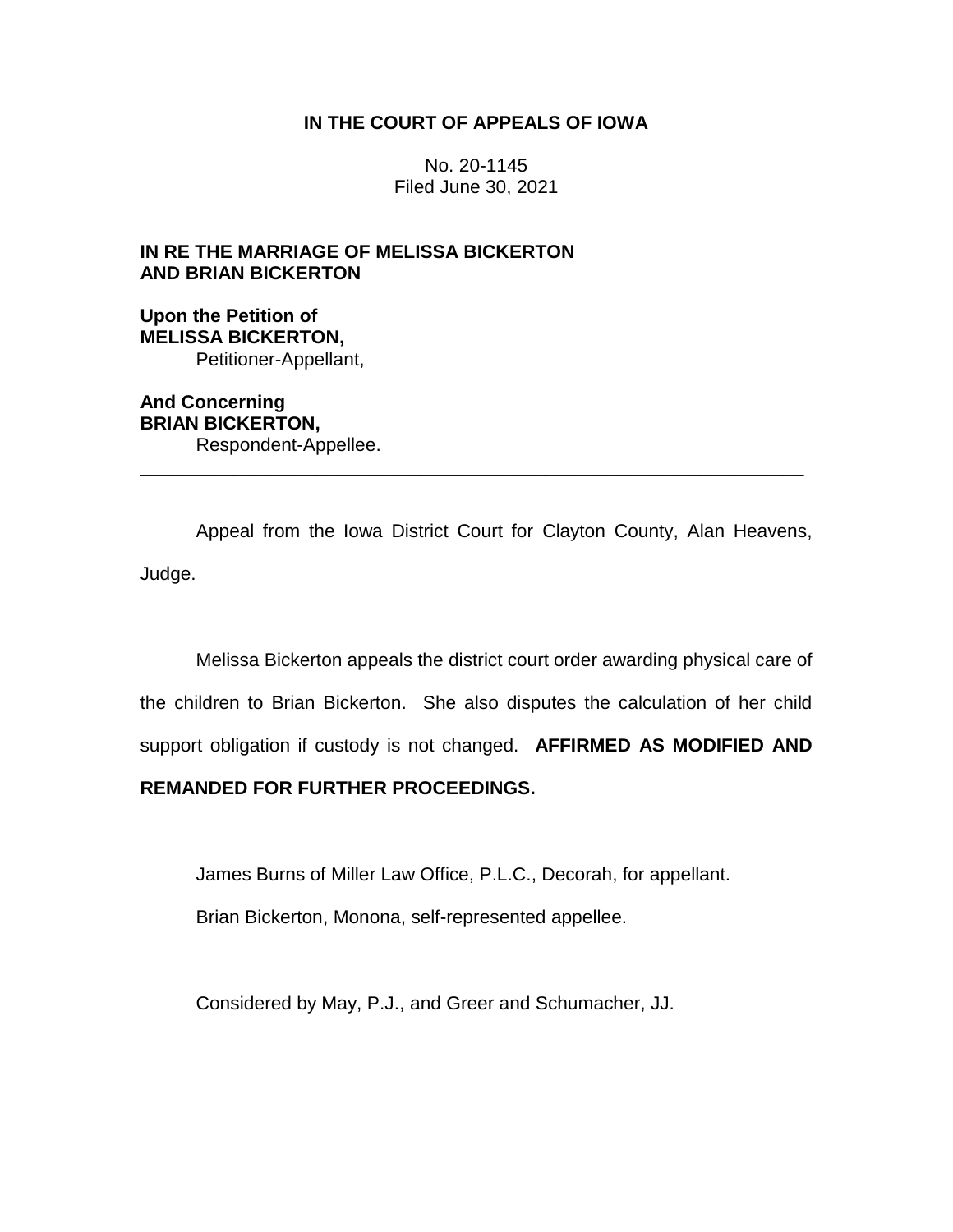## **GREER, Judge.**

At the dissolution-of-marriage trial, the four children voiced a preference to live with their father, Brian Bickerton. Their mother, Melissa Bickerton, contends the district court weighed the children's stated preference too heavily. Melissa urges that deciding custody is far more complicated than asking children where they want to live. Arguing the district court failed to understand the children's motivation for their views and should have given her history of caretaking more weight, Melissa claims the district court got it wrong. She also disputes the calculation of her child-support obligation if physical care is not changed. Under our de novo review, we examine the record with the best interests of the children at the forefront.

## **I. Factual and Procedural Background.**

These parents, who married in 2004, have four children<sup>1</sup> who were between the ages of ten to fifteen years at trial. Melissa was forty-two years old at trial and working as a dietary aid at a care center ten hours per week. $2$  As a couple, she and Brian lived together in several states, including Texas, Georgia, and Illinois. Melissa returned to Iowa with only the children in 2016. After being injured during service in the Army,<sup>3</sup> Brian ultimately retired from the military with a medical

 $\overline{a}$ 

<sup>&</sup>lt;sup>1</sup> In order of birth, the children are L.B., R.B., S.B., and E.B. Melissa has seven other children, whose custody status is not involved in this dispute because they have other fathers. Although Brian initially refused to be tested, paternity testing established that two of the youngest children born during this marriage were not Brian's children.

<sup>2</sup> The care center paid Melissa \$10.25 per hour.

<sup>&</sup>lt;sup>3</sup> Brian's military service began in 2000 when he joined the Marine Corps and included two tours in Iraq. He was discharged honorably but then enlisted in the Army. His combined service in both the Marine Corp and Army lasted for almost ten years.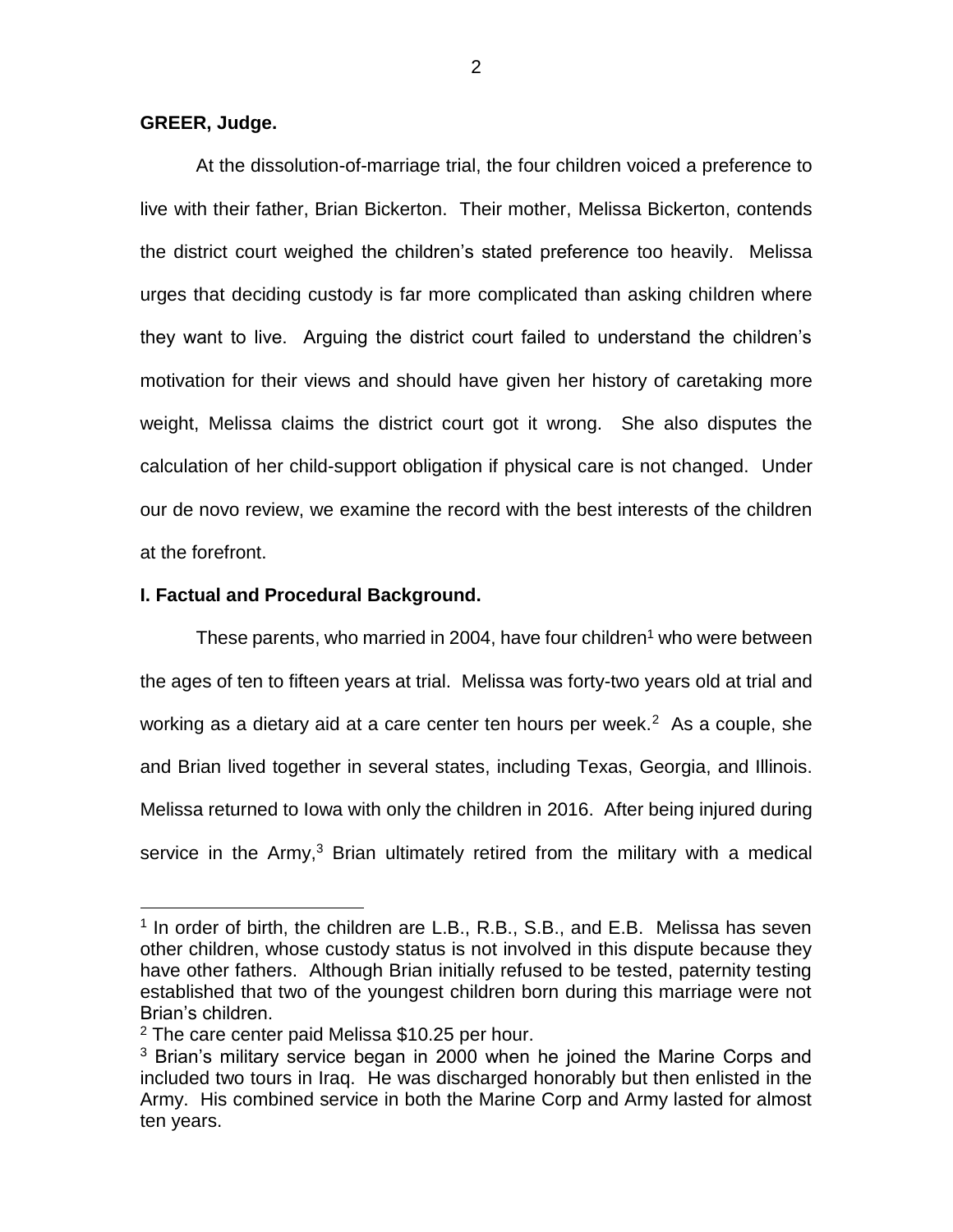honorable discharge as he had back troubles, post-traumatic stress disorder (PTSD), and traumatic brain injury. Because of his injuries, Brian receives social security disability payments. Brian testified that he had severe depression and issues with his PTSD until he was charged with a felony assault against one of Melissa's children and the judge recommended a PTSD program. He finished treatment, which he contends resolved his PTSD issues. Believing there was a "five-year hold from [Melissa and the children]" because of the assault charges, Brian moved to North Dakota and remained there until March 2018 when he came to lowa.<sup>4</sup> Prior to his move to lowa, Brian went two years without seeing the children, although he had telephone contact. Brian was forty years old at the time of the trial. He reinstituted personal contact with the children when he moved to Iowa.

Separated for nearly two years, Melissa petitioned for a dissolution of her marriage to Brian in January 2018. At the time, Brian resided in North Dakota. In May 2018, at the temporary hearing stage, the district court granted Melissa temporary physical care subject to reasonable visitation by Brian. The arrangement worked with Brian having visitation on alternating weekends and holidays until June 15, 2020. Brian was to pick up the children at school and Melissa would retrieve them at an agreed upon law enforcement agency. No summer visitation was ordered. Yet, in the summer of 2020, Brian stated:

Things were going okay for the first couple years up until this summer. That's when we started having issues. We've been doing the summer visitations every—every other week because originally

 $\overline{a}$ 

<sup>&</sup>lt;sup>4</sup> There was another felony assault charge in North Dakota filed against Brian because of an alleged assault against a girlfriend, but Brian testified a jury acquitted him.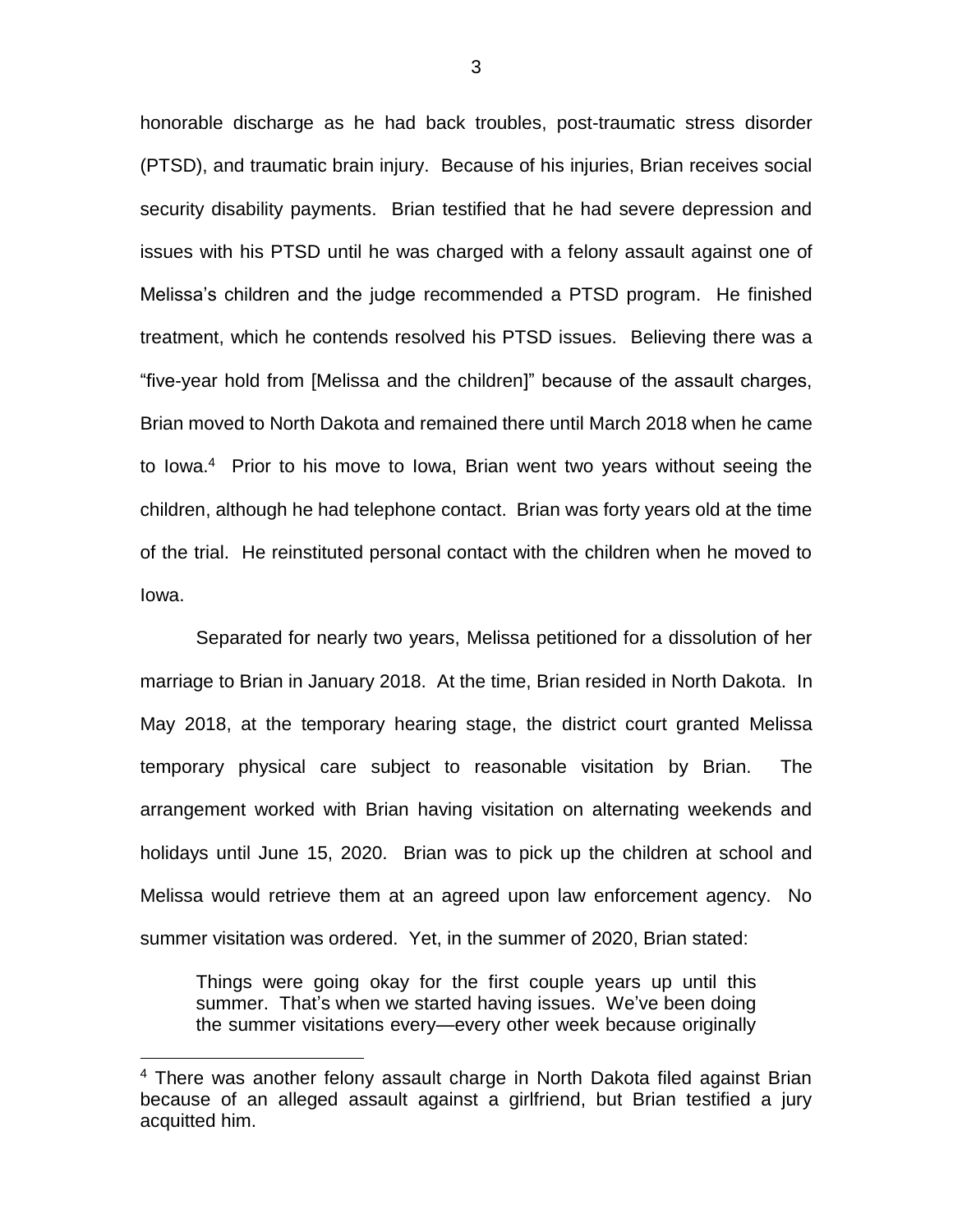it was put in by the judge, that four weeks. I was supposed to have four weeks with the kids.

This summer, Melissa said it wasn't in the paperwork, that they didn't have to follow it.

Operating under the temporary order became difficult when four of the children refused to return home to Melissa. This "rebellion" occurred two months before the trial of the parents' dissolution of marriage. Ultimately, Melissa went to Brian's home to retrieve the children but they refused to leave his home. Melissa filed for contempt of court against Brian to seek the return of the children. Finding no credible evidence supported the allegation Brian deliberately prevented the children from returning to their mother, the district court dismissed the contempt application. As a final comment in the order, the district court noted there are "limitations of the court system in solving a family's problems."

From June 15 on, the children remained in Brian's home, but just before the August trial, the two older children did visit the mother and their half-siblings. The two younger children, ages ten and twelve, had not seen their mother or halfsiblings for more than two months. Brian took the position of "I'm not going to say yes or no. I'm going to leave it up to the kids to make that decision if they want to go." Trial occurred over two days in August on the unresolved issues of custody, visitation, and child support. The district court awarded Brian physical care and provided a visitation schedule for Melissa. The decree required her to pay child support of \$242 per month and cash medical support of \$11.44 per month. Melissa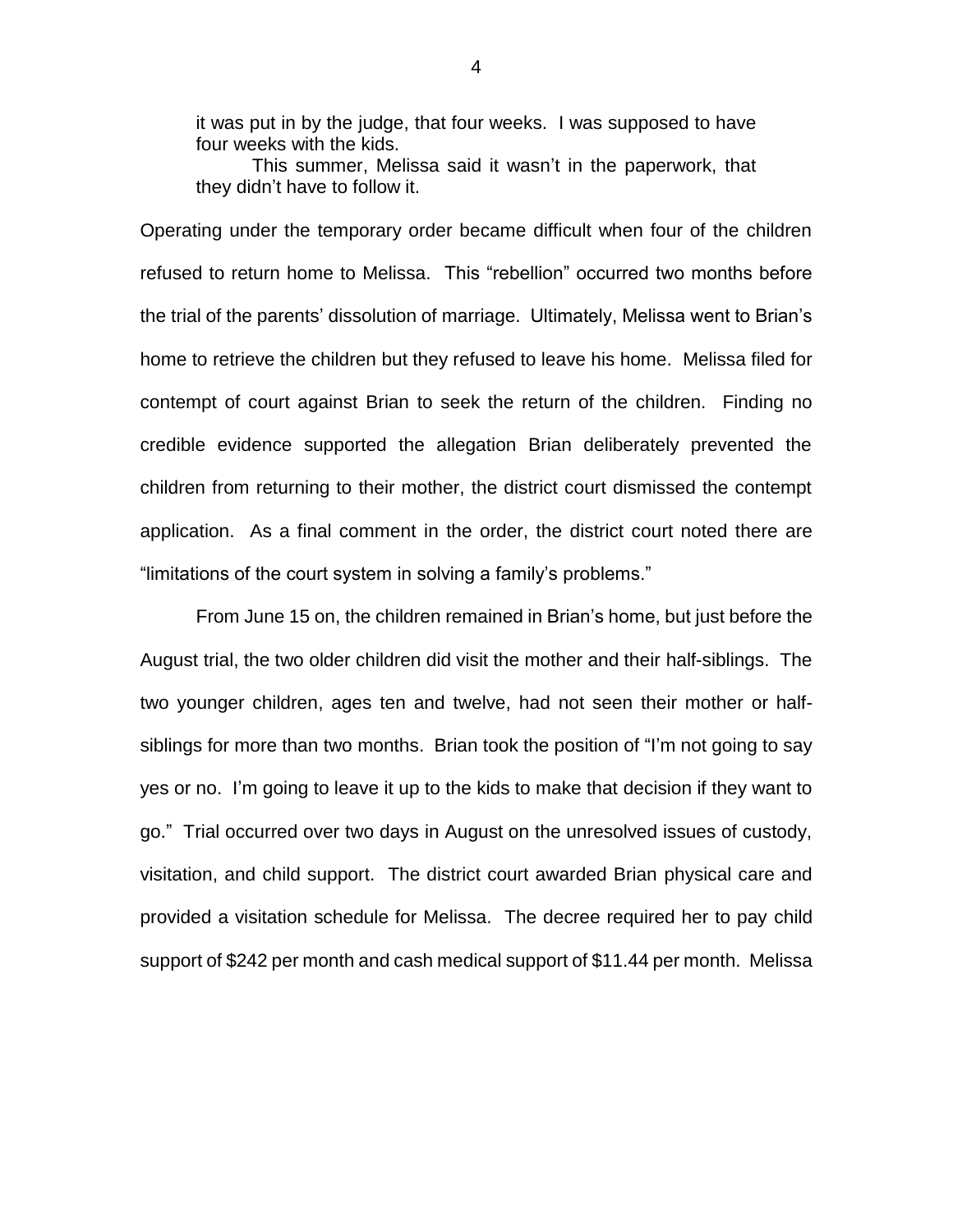appeals the decree as to the physical care decision or, in the alternative, asks for a change in the child support calculation.

## **II. Standard of Review.**

"Marriage dissolution proceedings are equitable proceedings." *In re Marriage of Mauer*, 874 N.W.2d 103, 106 (Iowa 2016); *see also* Iowa Code § 598.3 (2018). "Thus, the standard of review is de novo." *Mauer*, 874 N.W.2d at 106; *see also* Iowa R. App. P. 6.907. "Although we give weight to the factual findings of the district court, we are not bound by them." *Mauer*, 874 N.W.2d at 106; *see also*  Iowa R. App. P. 6.904(3)(g). "But we will disturb a district court determination only when there has been a failure to do equity." *Mauer*, 874 N.W.2d at 106.

#### **III. Analysis.**

#### **A. Custody.**

In a pre-trial stipulation, Brian and Melissa agreed to joint custody but could not agree as to physical care. "Physical care issues are not to be resolved based upon perceived fairness to the *spouses*, but primarily upon what is best for the *child[ren]*." *In re Marriage of Hansen*, 733 N.W.2d 683, 695 (Iowa 2007). "The objective of a physical care determination is to place the children in the environment most likely to bring them to health, both physically and mentally, and to social maturity." *Id.* Unlike *Hansen*, we have a limited record to evaluate the differences in how these parents approach the routine care of the children. In the four paragraphs of the decree analyzing the specifics of the custodial question, two paragraphs addressed the children's preferences. The other paragraphs addressed trial testimony, and the district court concluded: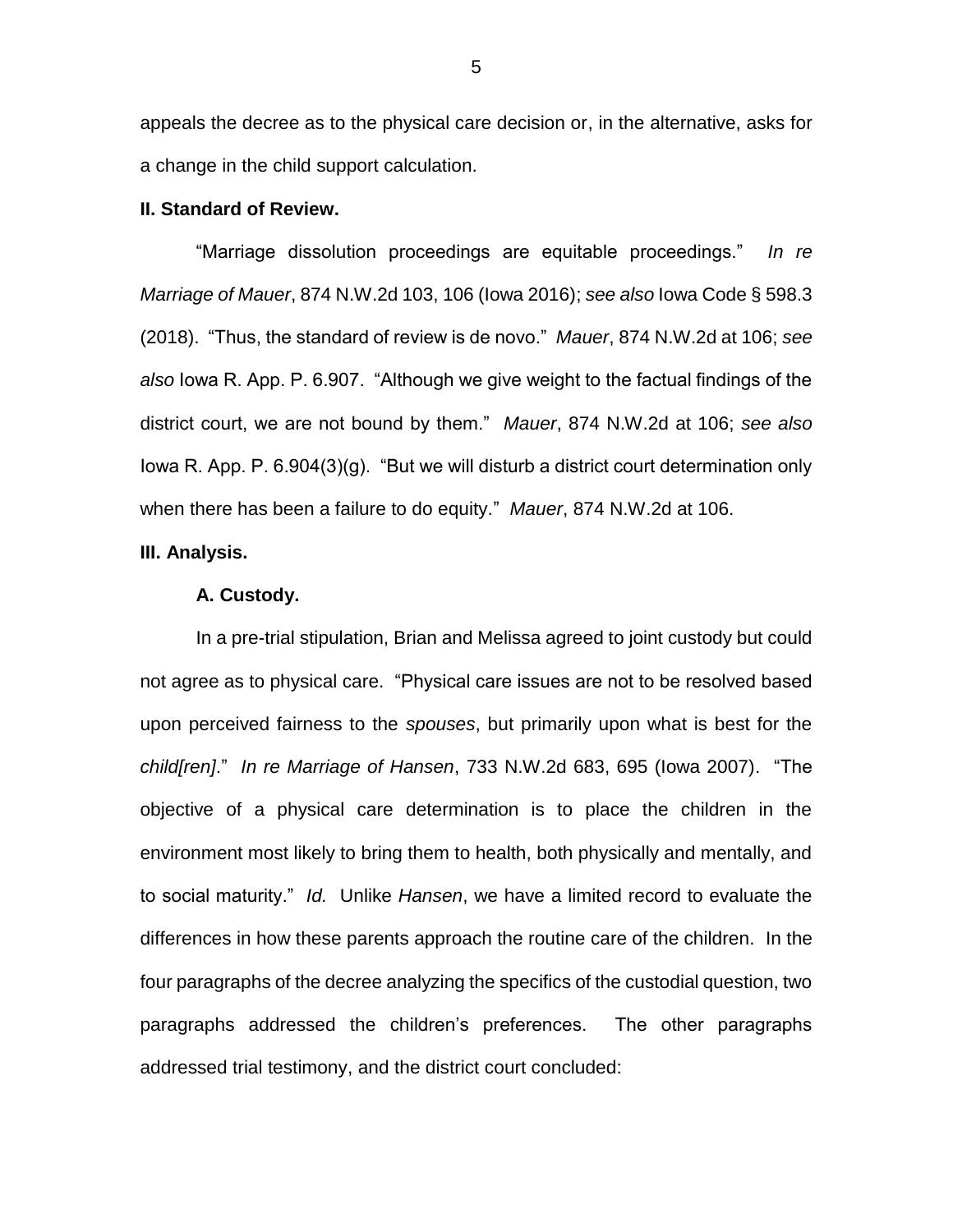In considering the sum of all credible evidence received at the trial on these issues, the Court determines that, while Brian is not a perfect person or parent, he does currently provide a stable and wholesome environment for his children and has not abused them in the ways that Melissa and other witnesses allege he has.

But in our de novo review, we start with the factors listed in Iowa Code section 598.41(3) and the non-exclusive factors enumerated in *In re Marriage of Winter*, 223 N.W.2d 165, 166–67 (Iowa 1974) and apply those to the facts presented at trial. *McKee v. Dicus*, 785 N.W.2d 733, 737 (Iowa Ct. App. 2010). As in *McKee*, here the district court did not detail the precise reasons it would be in the children's "best interests" to be with Brian or exactly why it would "negatively impact" the children to be with Melissa. *Id.* at 738. In *McKee*, a panel of our court explained the lack of reasoning as "to a degree understandable" because:

[o]ften trial judges who see the witnesses in a custody dispute come away with a gut feeling that one parent is a better fit than the other, though it may be difficult to explain the underlying reasons. Certainly it is preferable if the decree sets forth those reasons, even if that may not be literally required by the statute.

*Id.* Yet after a review of the factors that arm us with a path to determine what is best for the children, we cannot arrive at the same decision as the district court. Melissa's witnesses included herself, her father, a previous family counselor for two of the children, and two of her children who are not related to Brian. Without objection, a letter authored by Melissa's mother was made part of the evidence, which detailed personal observations of Brian's physical aggression against the children.<sup>5</sup> Melissa also presented exhibits referencing domestic battery by Brian against her and a child. The behavior health intervention specialist, Maryanne

 $\overline{a}$ 

<sup>&</sup>lt;sup>5</sup> Examples of Brian's aggression were shoving the child against a wall and grabbing a child's ear and twisting until the child cried.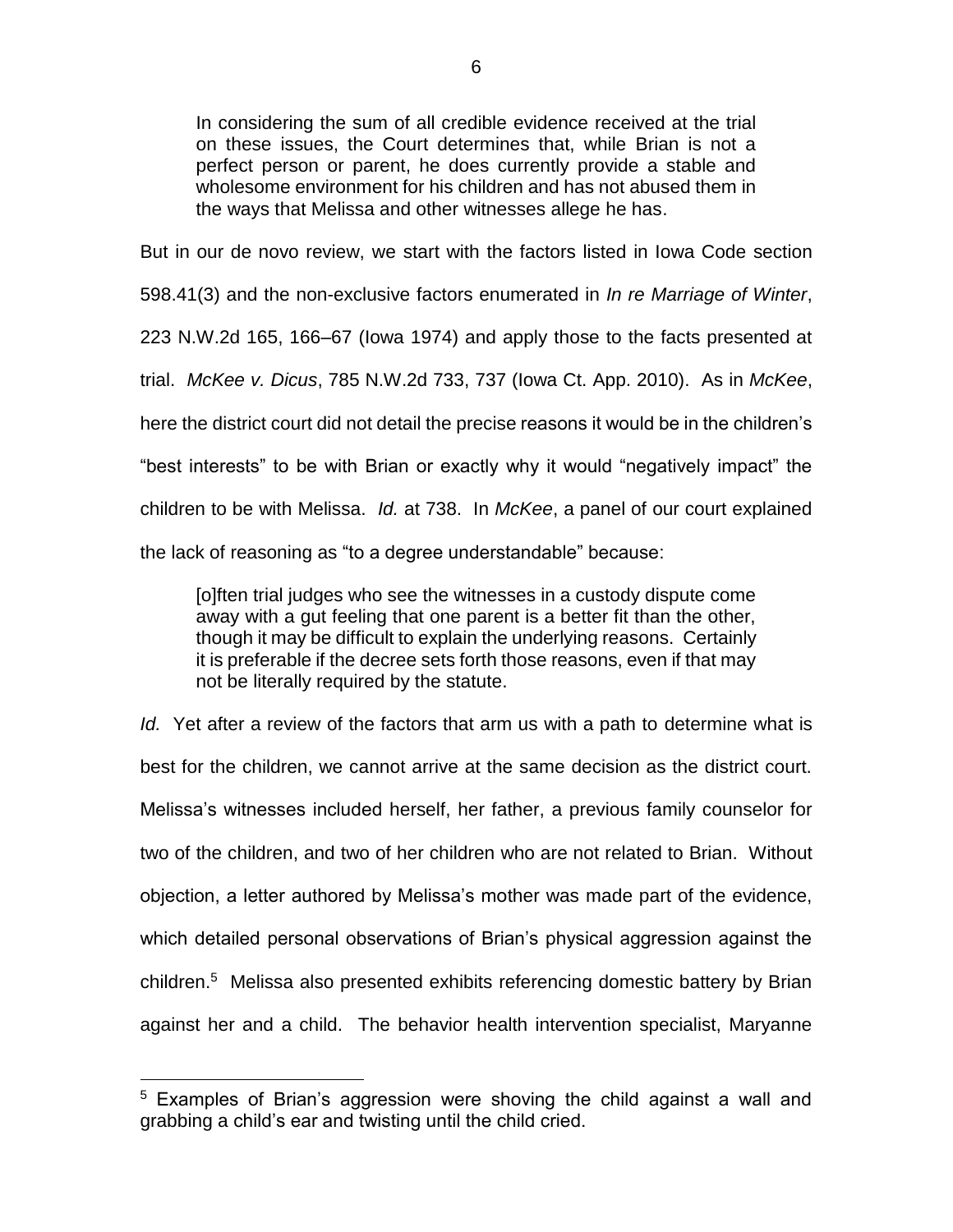Harris, testified she has a master's degree in psychology. In March 2019, Harris became involved with the two older children, L.B. and R.B., under a psychiatrist's recommendation to address L.B.'s behavior issues and R.B.'s identity issues. $6$ She opined that Melissa is a good mother and is improving her parenting over time. Brian complained about Harris's counseling behavior with L.B. so she removed herself from future counseling, but before that incident she attempted to set up a time to visit the children at Brian's home. He refused to accept the voluntary service. Harris has maintained contact with Melissa and her children as a friend. She opined it was not in the best interests of the children to keep them from contact with their mother and that it was inappropriate to have these children control their own visitation based upon their developmental stages.

Melissa's twenty-one-year-old child, N.G., testified about his mother's good parenting skills and Brian's anger and propensity to use physical punishment.<sup>7</sup> Describing the relationship Brian's children have with him, N.G. summarized: "I believe that their relationship is built on fear, the same way that he did to me and my—my other siblings that aren't biologically his. The only thing that we—we have learned from Brian is that you have to fear him or else he will retaliate against you." K.F., Melissa's seventeen-year-old child, described her close relationship with R.B. She relayed that R.B. told her the weekend before the trial Brian was doing "meth" and giving R.B. marijuana. R.B. also described being hit by Brian's live-in

 $\overline{a}$ 

<sup>6</sup> Harris treated L.B. from September 2019 until March 2020 and R.B. from August 2019 until February 2020. She also related that Melissa had to bribe L.B. to visit his father.

 $7$  N.G. described being hit with a paddle and the practice of "exercise punishment" involving holding a heavy object out in front of your body while in a sitting position up against a wall.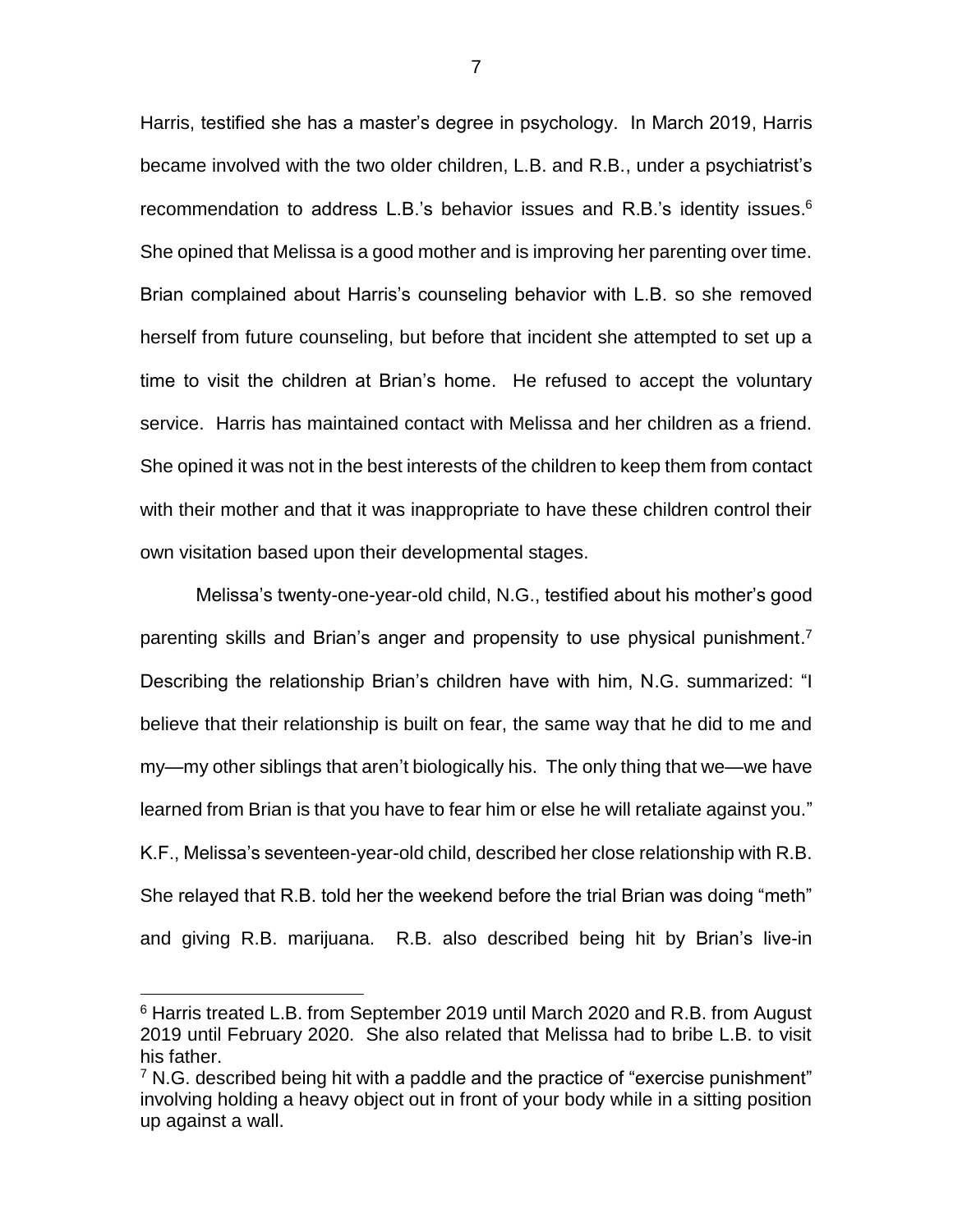girlfriend, Sumitra Bryant, when R.B. objected to Sumitra saying bad things about Melissa. K.F. characterized Melissa as a good mother.

Melissa called Julissa Elsbernd, the family babysitter, as a witness. Julissa was in the home three to four times per week, starting in late October 2019. She reported to the Department of Child Services (CPS) that R.B. told her several times about Brian providing R.B. marijuana and Brian's use of methamphetamine. Julissa also indicated there were vague allegations about sexual abuse $8$  and because she had not seen the younger two children recently, she called CPS to do a wellness check. Finally, Melissa's father, Robert Zwirlein, testified. He described an incident where R.B. ran from Brian's home to his:

A couple weeks ago, maybe it's been a month now, [R.B.] came down one night really, really upset; and she was afraid that she might get hit or was afraid of Brian because what happened was—I don't know what was going on, but it must have been at the dinner table, [R.B.] said, and he got mad and slammed the silverware down on the table.

They must have been talking about [Melissa's older daughter], [R.B.'s] sister, and Brian had called her a big-ass bitch; and that very, very much upset [R.B.]because [R.B.] came down, she was just totally beside herself, and says Brian is talking about my sister being a terrible person. [R.B.] says, "I love my sister."

. . . .

 $\overline{a}$ 

Because [R.B.] was afraid, if she didn't go back to her dad, she might be in really bad trouble and something drastic could happen to the other kids that were there. She was concerned about the other littler ones. So we got her calmed down and ended up she did go back to Brian's house.

Robert also expressed concern that even though he had regular weekly contact

with the younger two children, he had not seen them for two and one-half months

<sup>&</sup>lt;sup>8</sup> Julissa admitted the sexual abuse information has changed multiple times so she was not sure about it, but that one version related to Brian sexually abusing R.B.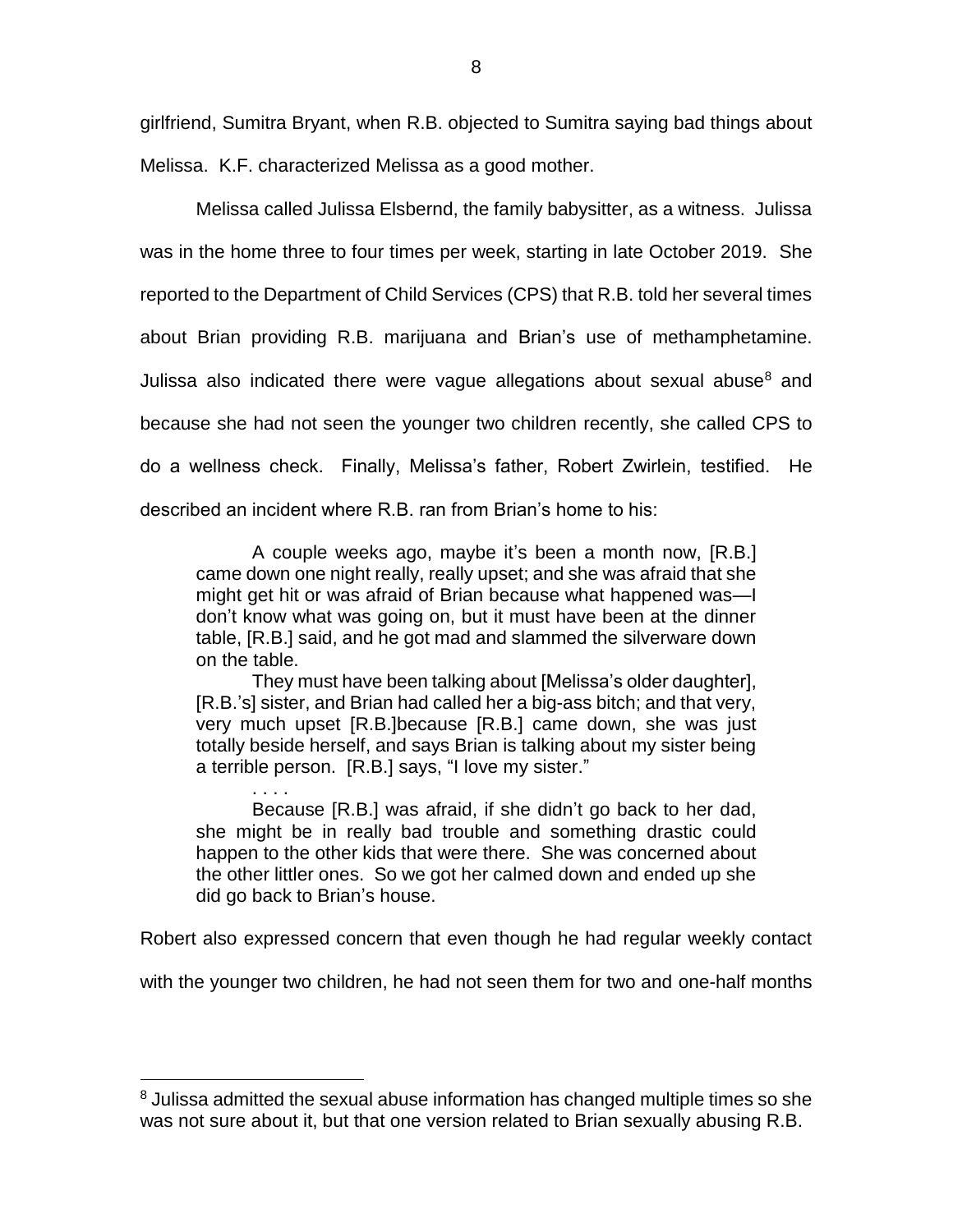since they moved in with their father. He also described being pushed by Brian during Brian's earlier altercation with N.G. in Texas.

In addition to testifying on his own behalf, Brian's evidence included a friend, Michael Riden, who had been homeless after trying to manage a "fleabag motel." Brian met Riden playing online video games. Riden stayed at Brian's home in Iowa for around forty-five days, and was still residing and working in Iowa at trial. Riden described Brian as a calming influence on the children. Brian taught him to be a better parent to his own son. Next, Riden's mother, who previously lived with Riden at the motel but resided with Brian and his live-in girlfriend Sumitra over the past year, testified about Brian's good parenting skills. Brian also called Sumitra as a witness. Sumitra previously lost custody of her own two daughters, although they have since reunited, but offered her observations of Brian's parenting skills with the children. She described Brian as an "incredibly loving father."

Brian also asked the district court to allow the four children to testify.<sup>9</sup> We deal with their testimony next. Given the emphasis of the children's preference in the district court's four-paragraph analysis of the facts supporting the custody determination, we agree with Melissa that the children's statements were an important factor in the district court's physical-care decision. From the children's testimony, the district court opined that "it was clear that the four children in this case have a close and healthy relationship with each other. All four children have a closer relationship with Brian than they do Melissa." Yet, "[w]hen we speak of

 $\overline{a}$ 

 $9$  Now arguing the children's testimony was influenced by Brian, Melissa complains that the children testified from the father's home, but the testimony was offered without objection.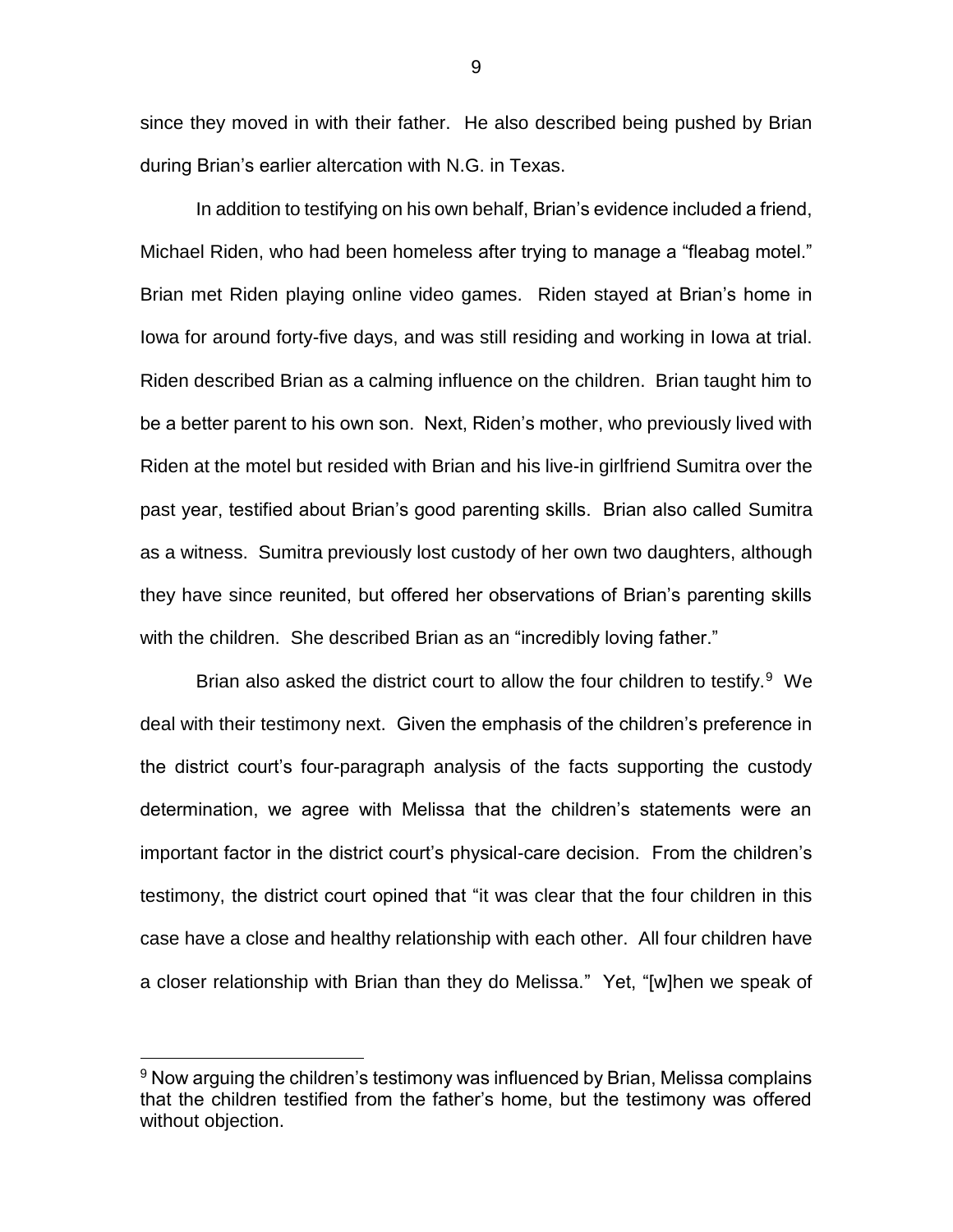what is best for the child, we do not mean that which the child wants." *In re Marriage of Ellerbroek*, 377 N.W.2d 257, 258 (Iowa Ct. App. 1985) (citation omitted). The preferences of a child, while not controlling, are relevant. *Id.* But when determining the weight to be given to a child's wishes, we consider the following factors: (1) the child's age and educational level; (2) the strength of the child's preference; (3) the child's relationship with family members; and (4) the reasons the child gives for his or her decision. *In re Marriage of Behn*, 416 N.W.2d 100, 102 (Iowa Ct. App. 1987). These children were ages fifteen, fourteen, twelve and ten years at the time of trial. Little information was developed about their maturity levels, but there were educational concerns with the older two children.

We are not convinced that the district court's questioning ferreted out the reasons for the children's preferences. And other than asking why they did not return to their mother's home after the June visit with Brian, the questions focused on who the child wanted to live with as opposed to gathering information about the role each parent played in the day-to-day living. The ultimate question is always which parent can minister more effectively to the long-range best interests of the children, and we learned little about how each child viewed their parents and who they relied on for all aspects of their care. There was some evidence that Brian offered less rules than Melissa, and certainly the children might receive less attention at Melissa's house with all of the other half-siblings in the home. *See Ellerbroek*, 377 N.W.2d at 258 (noting that children might manipulate the parents if allowed control over the choice, respond to a parent's needs and not his or her own, or may have other reasons for a choice unknown to the court).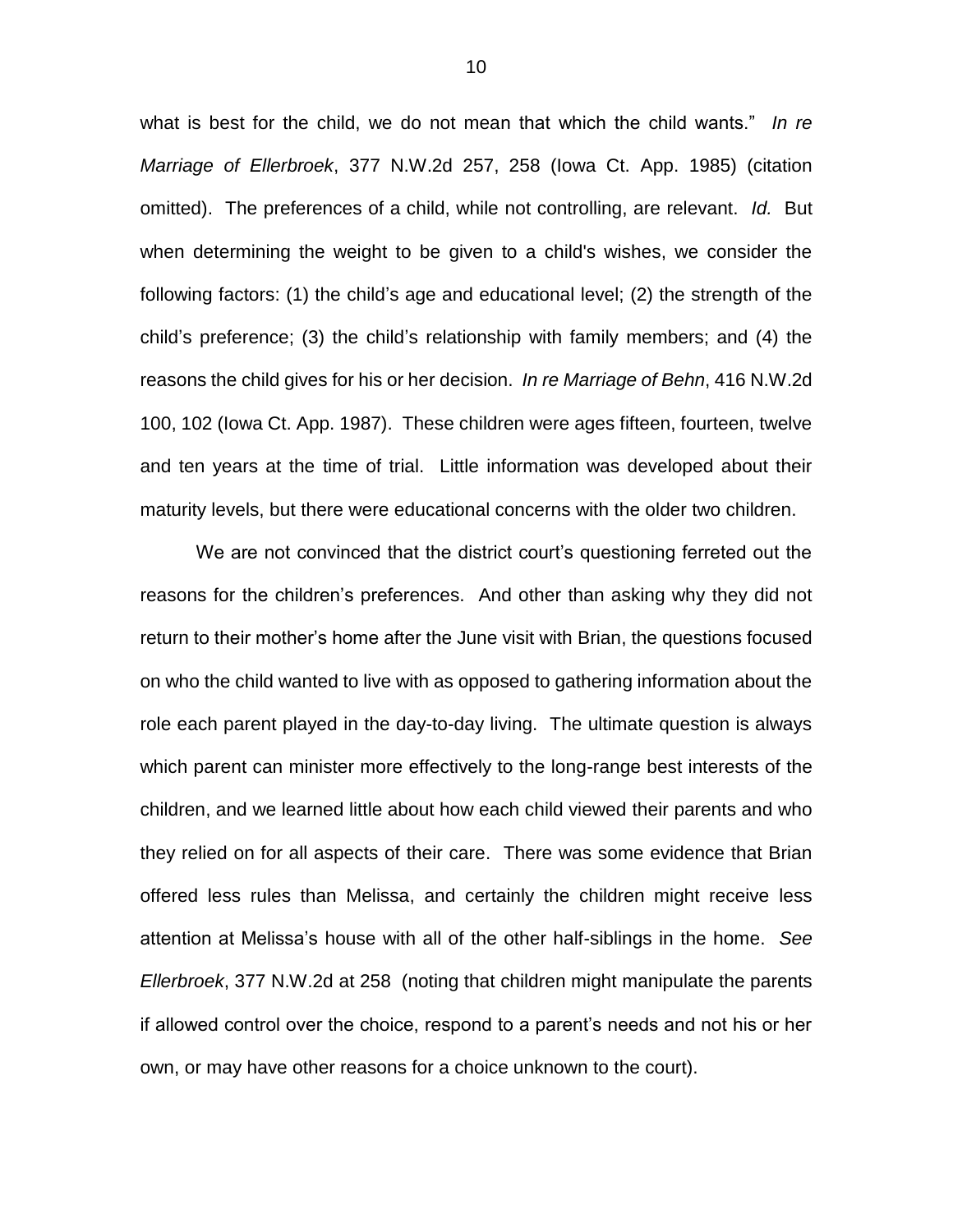In the end, when we examine the legislature's nonexclusive list of factors, several factors tip the scale towards Melissa. *See* Iowa Code § 598.41(3). Melissa's previous history of primary caregiving tops the list. Brian missed several years of involvement with these children. The court commended him for his care over the two-month testing ground where he provided full-time care. But under the factor involving each parent's support of the other, Brian has been unable to promote or require these children to have contact with their mother. We find that significant as the reasons the children gave for not returning to the mother's home offered no insight into their reluctance to return. One of the younger children explained the events when all decided to not return to Melissa's home:

Q. And could you tell me what happened that day? A. My mother sent [half-sister] first; and my dad—my dad said, if we didn't want to go, we don't have to go because he said that . . . that Officer Jo said to stop making us kids go if we didn't want to. So we didn't go, and my dad sat out on the porch so that—so that it would be like—so it wouldn't be like people thinking he would be making us not go because he wasn't.

Melissa's past caregiving, her involvement in the children's mental-health counseling and schooling, and the half-sibling relationships weigh in her favor. *See Hansen*, 733 N.W.2d at 696–97. We have little history or information to assess Brian's stability, his current parenting style, and his ability to accept full parental responsibilities. The record is quiet on whether Brian engaged in school conferences or ever was involved with medical or mental-health care. In the few short months he had taken over care, we can only see that the children have missed important appointments, distanced themselves from the mother and the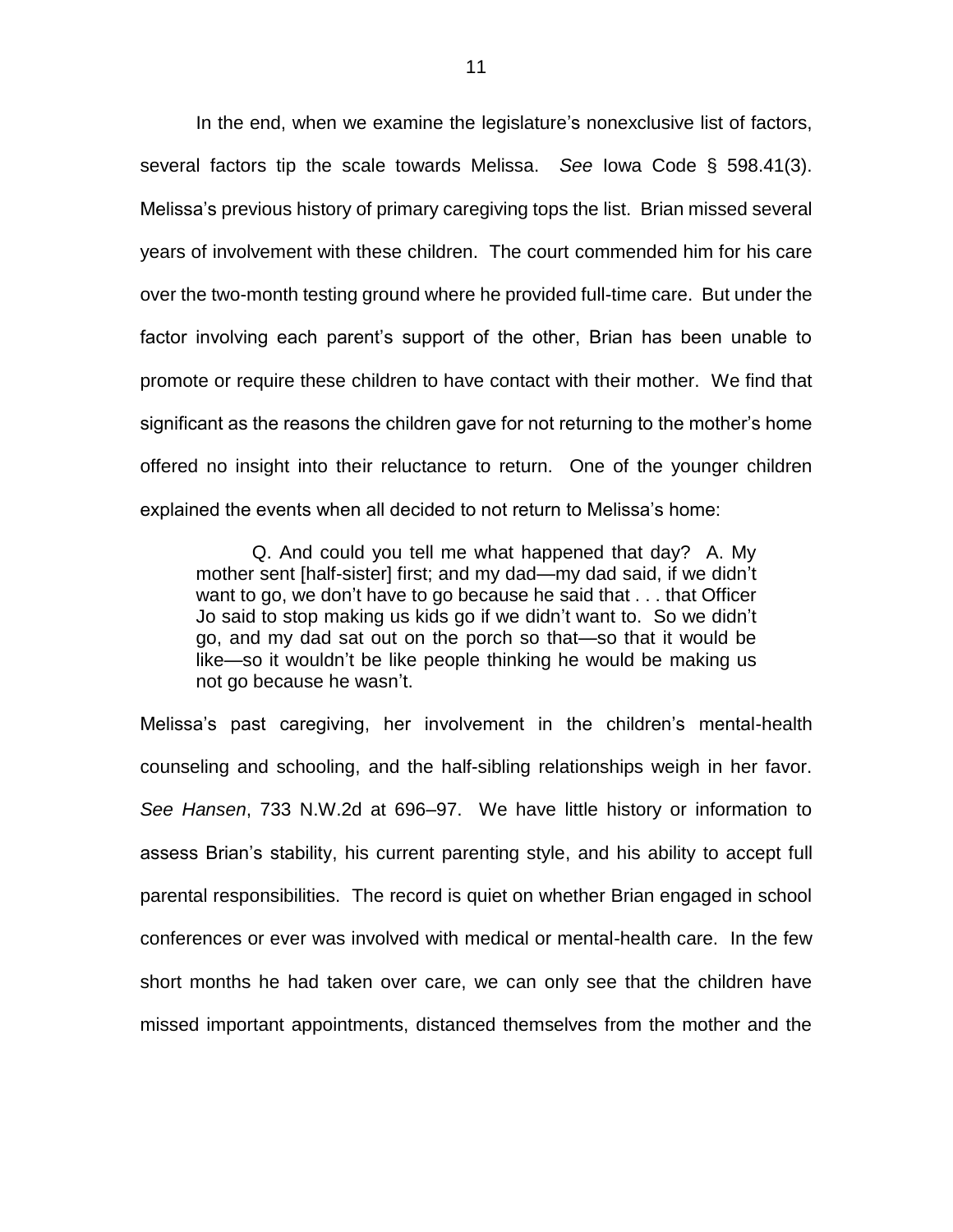grandparents, and now believe they can decide where they live.<sup>10</sup> Although the district court did not mention the half-siblings or address those relationships in the questioning of the children, we consider that returning the children to Melissa will keep the siblings together. *See Ellerbroek*, 377 N.W.2d at 260 (noting "the court ordinarily attempts to keep children of broken homes together").

After a consideration of the factors important to our review, we reverse the custody order and award physical care to Melissa. Brian shall exercise the visitation rights established under the May 1, 2018 temporary custody order with these changes: (1) Brian shall provide all transportation for visitations and (2) Brian is awarded four weeks of summer visitation, exercised in weekly increments. He shall provide notice of the weeks he intends to exercise on or before April 1 of each year.

#### **B. Child Support.**

 $\overline{a}$ 

Looking at the pre-trial stipulation, the parties agreed Melissa's net income equaled \$1218.50 per month and Brian's net monthly income was \$2967.30. The district court used those numbers to calculate support. "In Iowa, child support is calculated using the child support guidelines." *In re Marriage of Erpelding*, 917 N.W.2d 235, 245 (Iowa 2018); *see* Iowa Code § 598.21B; Iowa Ct. R. 9.2. "The purpose of the guidelines is to provide for the best interests of the children by recognizing the duty of both parents to provide adequate support for their children in proportion to their respective incomes." Iowa Ct. R. 9.3(1). Given our change

 $10$  There was limited information that R.B. returned to Melissa's home for a short time during the two-month pre-trial window of care at Brian's home but then returned to Brian's home.